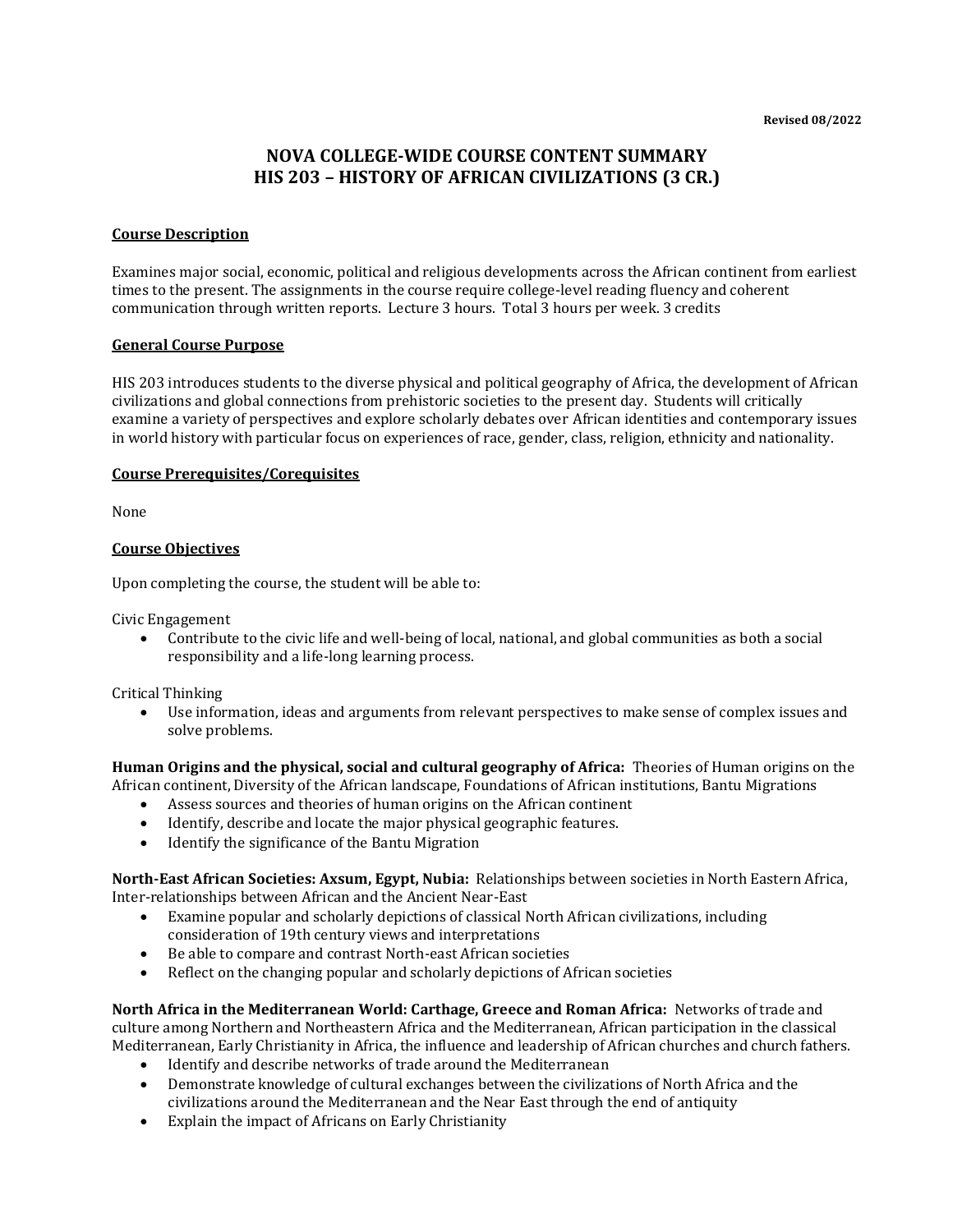**African civilizations and the Rise of Islam:** The origins of Islam, Bridging the Sahara, Trade and the expansion of Islam into West Africa

- Identify empires in West Africa
- Discuss the Africanization of Islam

**East Africa, Islam and the Indian Ocean World:** East Africa before Islam, Creation of Swahili culture, Indian Ocean trade networks and East African city-states

- Describe connections between East Africa and Dar-al Islam
- Discuss the urbanization of the Swahili coast

**Africa, Slavery and the Atlantic World:** Systems of slavery in Africa, Europe and the New World, Economic systems in the Atlantic World, Slavery in Africa and African responses to European slave traders, Effects of the slave trade on the cultural and political institutions of African societies.

- Compare slave systems across the Atlantic
- Describe the impact of Atlantic world economies
- Identify effects of the African diaspora on American cultures

**Diversification of African State Development to 1820:** International relations between African states and European and Middle-Eastern empires, European Settler societies in Africa, African responses to foreign territorial threats

- Recognize the diversity of the interaction and impact of foreign empires on African states and societies
- Identify regional diversity of states and societies

**Expansion of Colonial Rule after the mid-19th century:** Industrialization and Market economies, Diversity of Colonial systems, Impact of Social Darwinism and Victorian racial theories, The Missionary project in Africa

- Describe the differences in colonial administrations, such as Belgian, French, English and German
- Discuss the economic, political and racial basis for European colonialism

**Responses to European Colonialism:** African strategies of resistance, The exception of Ethiopia, International condemnation of Colonial rule, especially in Congo

• Examine African responses to colonialism and identify perspectives of gender, age, religion and ethnicity.

**Africa and the World Wars:** African participation in European armed forces, Impact of Pan-Africanism, Africa as a theater of war, The impact of African contributions on the war effort, Africa in a global 20th century

- Describe the roles that Africans played in the World Wars
- Discuss rise and spread of Pan-Africanism

**Post-World War II Africa, Decolonization & Race:** Major decolonization movements, Strategies for independence and state-building among African nations, Africa and the Cold War, Apartheid in South Africa, Legacies of colonial racial policies in Modern Africa

- Identify major decolonization movements and conflicts
- Compare strategies for state-building among African nations
- Identify events that have their origin in colonialism.

**Opportunities and Challenges in the late 20th and early 21st Centuries in Africa:** Opportunities and challenges for African societies in the late 20th and early 21st century such as Climate Challenges, Political Instability, Authoritarian Government, Foreign Investment, Music and Popular Culture

• Recognize the diversity of modern African cultures - both achievements and challenges

## **Major Topics to be Included**

**Human Origins and the physical, social and cultural geography of Africa:** Theories of Human origins on the African continent, Diversity of the African landscape, Foundations of African institutions, Bantu Migrations **North-East African Societies: Axsum, Egypt, Nubia:** Relationships between societies in North Eastern Africa, Inter-relationships between African and the Ancient Near-East

**North Africa in the Mediterranean World:** Carthage, Greece and Roman Africa: Networks of trade and culture